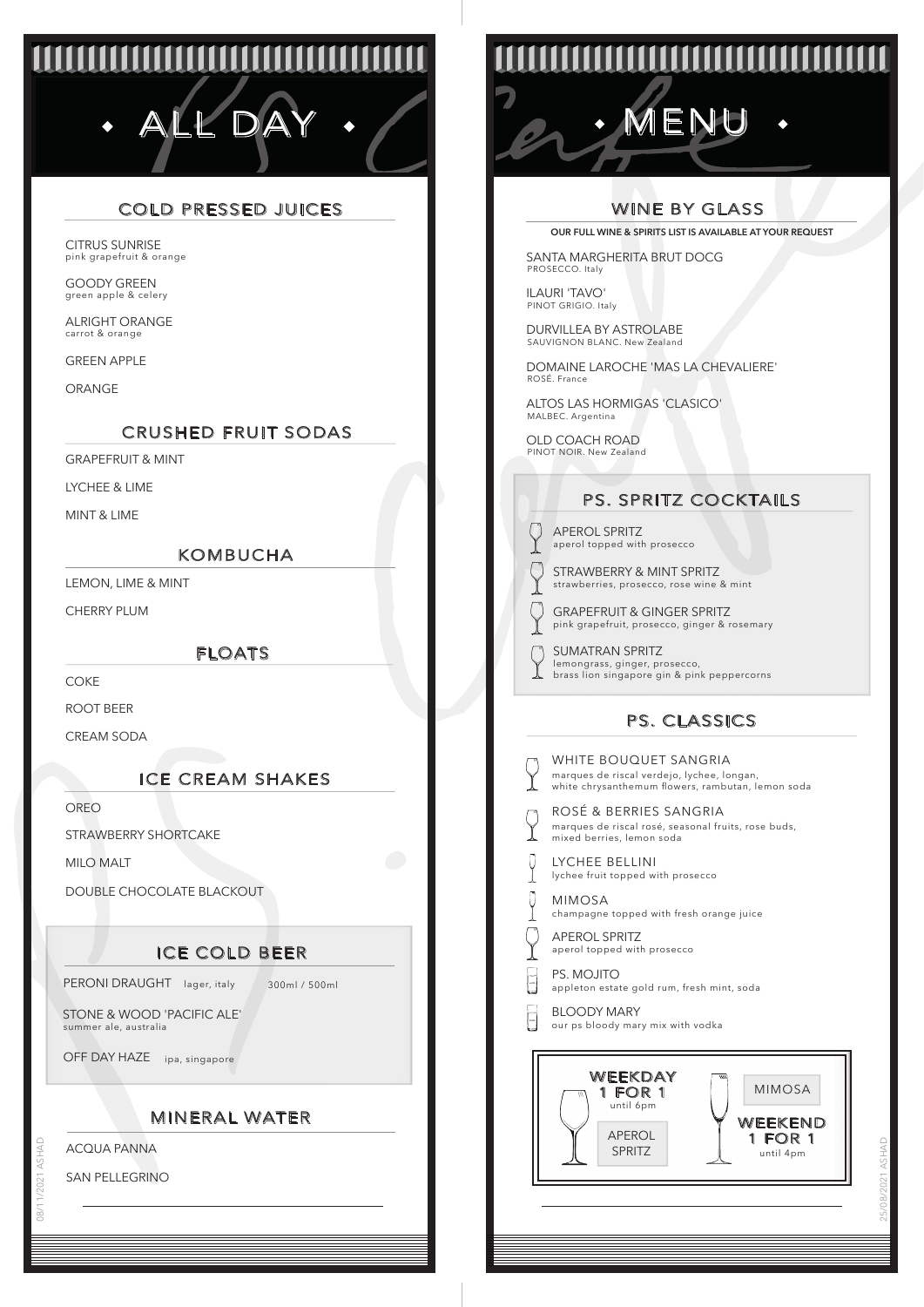#### SOUP

PORTOBELLO MUSHROOM V fresh watercress, truffle oil

#### TO START OR SHARE

**V** TRUFFLE SHOESTRING FRIES PS.Cafe truffle oil, grated parmesan, parsley

PECORINO CAULIFLOWER GRATIN bechamel, garlic sesame crumb

CRISPY SEAFOOD BASKET szechuan pepper salt, chipotle mayonnaise

#### STREET

**AVAILABLE FROM 11AM**

julienne fish cake, silver sprouts, quail eggs, laksa pesto, fresh chilli paste PS. CRAB & PRAWN LAKSA

SUZY'S SPAGHETTI CRAB 'MEE GORENG' VM wok-fried with fresh crab, king prawns, spicy tomato sauce, silver sprouts

#### THAI CHICKEN & BASIL BOWL

wok-fried basil chicken, fresh prawn salad, sunny egg, steamy jasmine rice, toasted coconut

SUPERFOOD 2021 VM

V

blueberries, almonds, pumpkin, quinoa, freekeh, black barley, roasted nuts & seeds, miso sunflower seed dressing

PS. CAESAR baby cos, bacon, parmesan, baked croutons, poached egg

with lemon-honey & rosemary chicken with grilled prawns

#### PASTA

GREEN GODDESS PESTO PENNE green garden vegetables, homemade herb & pine nut pistou

SPICY KING PRAWN AGLIO OLIO spaghettini, toasted sesame breadcrumbs & fresh herbs

#### vm CHICKEN ROSSA PENNE

grilled chicken, smoked bacon, spinach & mixed mushrooms with garlic-tomato cream sauce

PS. SPAGHETTINI BOLOGNESE spaghettini in homemade sauce with bacon & crispy basil leaves

SPAGHETTINI CARBONARA garlic cream sauce, smoked bacon

#### SPECIALITY SANDWICHES

PS. CLUB

toasted turkish, bacon, chicken, fried egg, cheddar, creamed spinach, tomato relish, gherkins, cranberry vinaigrette greens

PS. STEAK angus rump steak, cheddar, house sourdough, caramelised onion & raisin relish, shoestring fries

25/08/2021 ASHAD

#### SALADS